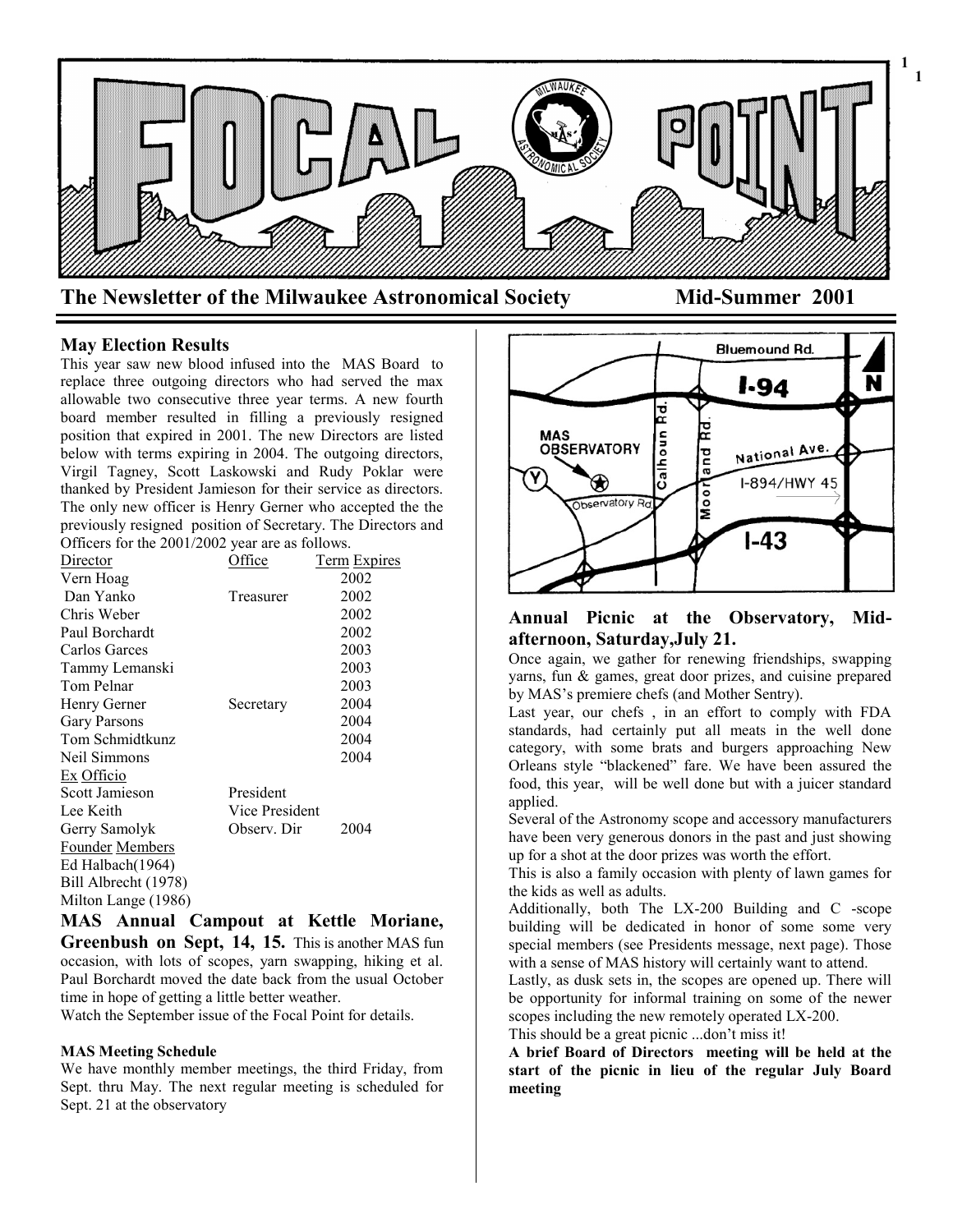# **President's Message**

As many of you know, the MAS hosted the American Association of Variable Star Observers and we had a great time. It was fun to listen and learn from the dedicated members of this group, which is composed of both amateurs and professional astronomers. I have just started actually observing variable stars and must admit that it makes stars a lot more interesting. My sincere thanks to all MAS members that participated in this experience, including the diner at Yerkes observatory, and helped make this event a great success. We have received a very nice letter from the AAVSO thanking us for our efforts.

The LX200 is now installed in the flip top observatory just South of Z-dome and it is working beautifully. My thanks to member Paul Borchart for building the new equatorial wedge used to polar align the LX200. The ST9 with color wheel is mounted on the LX200. A computer in the lower floor of Zdome controls both the telescope and the camera. most dedicated meWe have already taken many images with this setup and many have commented on how easy it is to use. It's fun to take an image of one object then switch to GUIDE7, an excellent planetarium program, to select the next target. A few clicks of the pointer command the LX200 to go to the new target in seconds. My favorite image so far is a composite of 20 images of the asteroid 1999KW4 that show its' rapid movement across the sky. The image is 20 minutes of arc square and the asteroid moves half way across the field in 40 minutes! This image, and many more excellent images taken from the MAS site, is also on our website. Take a look! Don't forget the picnic on the July 21st at 3 PM till ?. We will be demonstrating and all of the equipment and, if the weather cooperates, will spend the evening teaching anyone who would like to learn how to use the cameras and LX200.

Finally, there will be dedication of both the LX200 building and C-scope building during the picnic. The people being honored will be a surprise so come and join in this recognition of some of our members. *Scott Jamieson, MAS President*

### **New Member Welcome**

We welcome the following new members. **John Pfannerstill**, West Allis, WI **Jack Jorgensen**, Greenfield,WI **Deane Jaeger**, Delafield, WI Please feel free to join us at the picnic, observing sessions, and/ our regular meetings starting in September. Old members , please do take the time to meet these people and make them feel at home. *Carlos Garces, New Member Chairman*

### **90th AAVSO Spring session a success**

The response of MAS members to the AAVSO meeting in May was outstanding. Scott Jamieson, Virgil Tangney, Henry Gerner, Neil Simmons, Chris Hesseltine, Dave Weier, Scott Laskowski, Rudy Poklar, Mark Bauernfeind, Gene Hanson, and lest I forget, Sue Manske, thanks to all of you from Gerry and myself. You all really knocked the socks off of the AAVSO, which is no small feat ( pun accidental, but then I decided to keep it).

The American Association of Variable Star Observers (AAVSO) has been in business since 1911, carefully maintaining a huge database and ever-growing database of more than ten million observations, mostly by amateurs, of variable stars. This data is disseminated upon request, and they get plenty of them from the professional community, every year.

The last time the AAVSO met in Wisconsin was in Milwaukee in 1982. Gerry Samolyk and Gene Hanson handled that one by themselves, and as a result didn't get to participate in the meeting very much. This time, thanks to the great help we got in Madison, at the tail gate party at Yerkes, and at the Observatory, Gerry got to enjoy the meeting.

I fear I'm going to forget something or someone or their contribution. If I do, forgive me. It doesn't mean that it was unappreciated or unnoticed.

Virgil and Henry showed up at Yerkes to cook. Great job! Brats and burgers bathed in a little beer sizzling on the grill. Sue rushed down the interstate with a car full of potato salad, cole slaw, dessert, soft drinks, and all the other food she'd worked so hard to procure, answering a phone call from Neil inquiring as to her whereabouts (Janesville, heading west). She made it in time. No worries. Chris offered his company's huge grill, we didn't need it, but we're thankful, nevertheless. Scott J., Neil, and Dave helped guide the masses (about 70 people), helped clean up afterwards. We left Yerkes pristine, as we found it. . Mark brought Diane who took the photos of the whole group perched on the outside south stairs at Yerkes looking over the spacious back lawn. Scott L. gave the tour, showed the people the great white whale rising above its deep blue pedestal. Rudy and Gene and many others showed up at the Observatory on the Sunday following, acted as guides and fonts of information about the site and its history. Gerry coordinated the Yerkes experience and organized the help from MAS. He also recruited the Kirk Terrell, a professional astronomer, to give what turned out to be an excellent work shop on eclipsing binaries. The tent, the tour bus, and hotel were my responsibilities.

This was really a great experience. I'm gushing because I'm overwhelmed and deeply grateful. Gerry and I have received thanks and kudos from headquarters and other attendees of the meeting and so much of those kind statements are due to everyone who helped.

As for the meeting itself, I'll say only this. Rudy Poklar attended the Saturday session, and came away very impressed with the quality of papers presented and the caliber of the attendees. It was gratifying to hear this response from a first time attendee. *Bob Manske*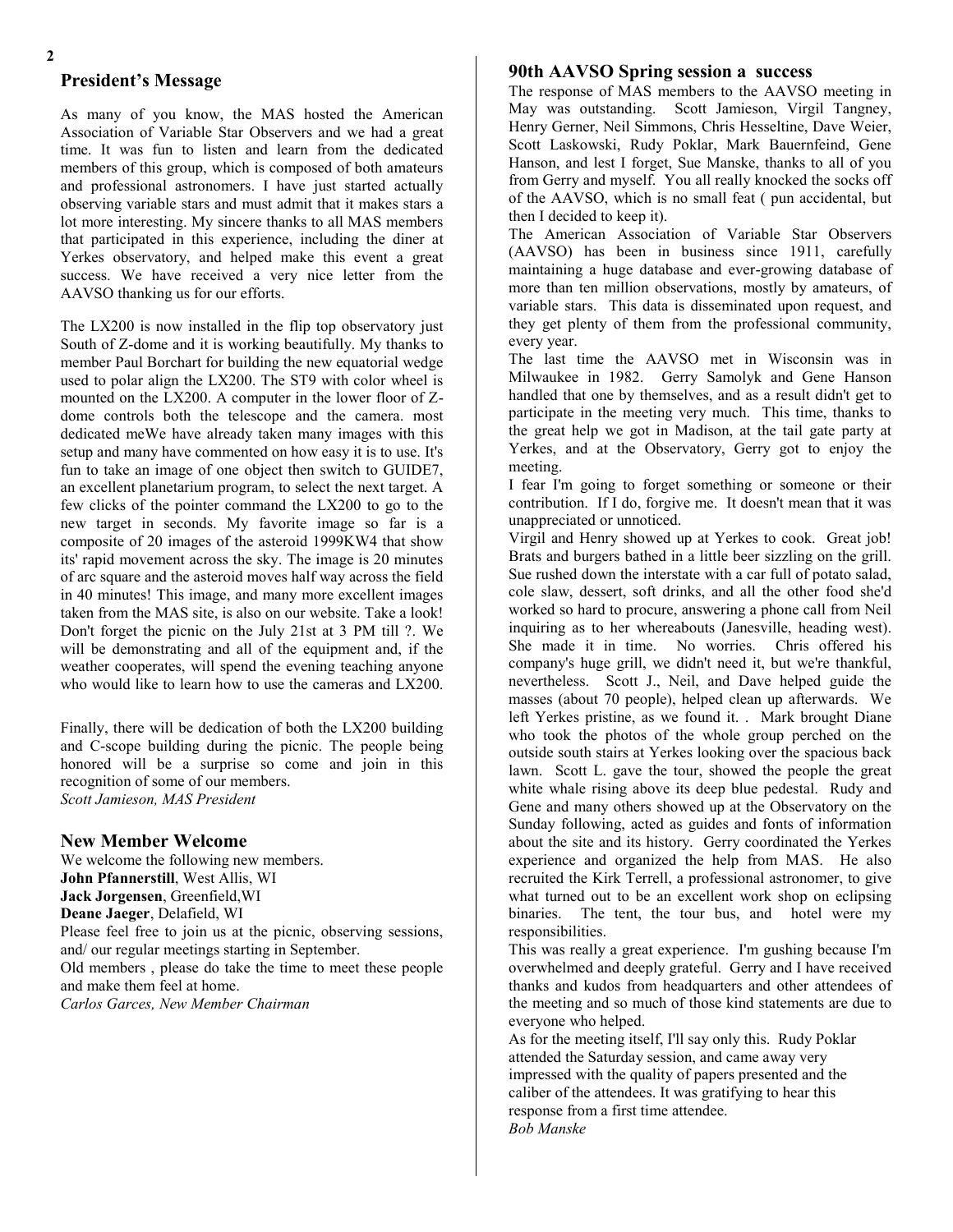

**MAS members at the 90th AAVSO side trip to Yerkes Observatory**.From left to right, Virgil Tagney, Neil Simmons, Scott Jamieson, Henry Gerner, Chris Hesseltine, Bob Manske,Dave Weier, And Gene Hanson. A nice MAS turnout. Additional members turned up in Madison on Saturday.



**Multiple exposure CCD image of 1999KW Near earth asteroid taken by Scott Jamieson**. The photo is a composite of 20 successive images taken 2 minutes apart. This particular asteroid passed within three million miles of earth.